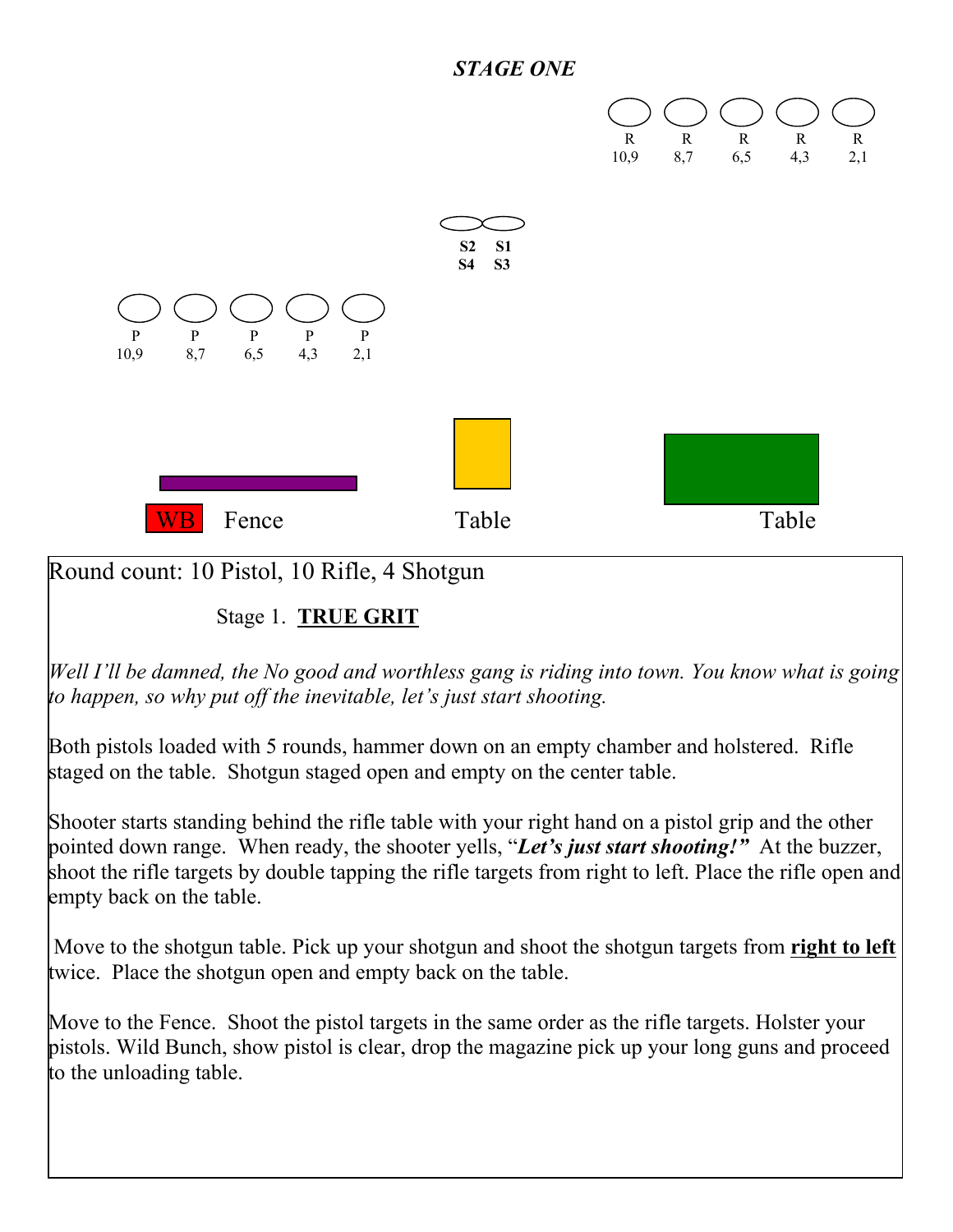



## Round count: 10 Pistol, 10 Rifle, 4 Shotgun

Stage 2. **Double Tap**

*This stage is dedicated to the infamous Yakima Stubbs, Who coined that famous phrase "Yes you can double tap".*

Both pistols loaded with 5 rounds, hammer down on an empty chamber and holstered. Rifle staged on the table. Shotgun staged open and empty on the center table.

Shooter starts standing behind the rifle table with both hands in full surrender position. When ready, the shooter yells, "*Yes you can double tap!"* At the buzzer, shoot the rifle targets by double tapping them in the following order, the outside left target, the outside right target, the inside left target, the inside right target, and finally the center target. Place the rifle open and empty back on the table.

 Move to the shotgun table. Pick up your shotgun and shoot the shotgun targets from **right to left** twice. Place the shotgun open and empty back on the table.

Move to the Fence. Shoot the pistol targets in the same order as the rifle targets. Holster your pistols. Wild Bunch, show pistol is clear, drop the magazine pick up your long guns and proceed to the unloading table.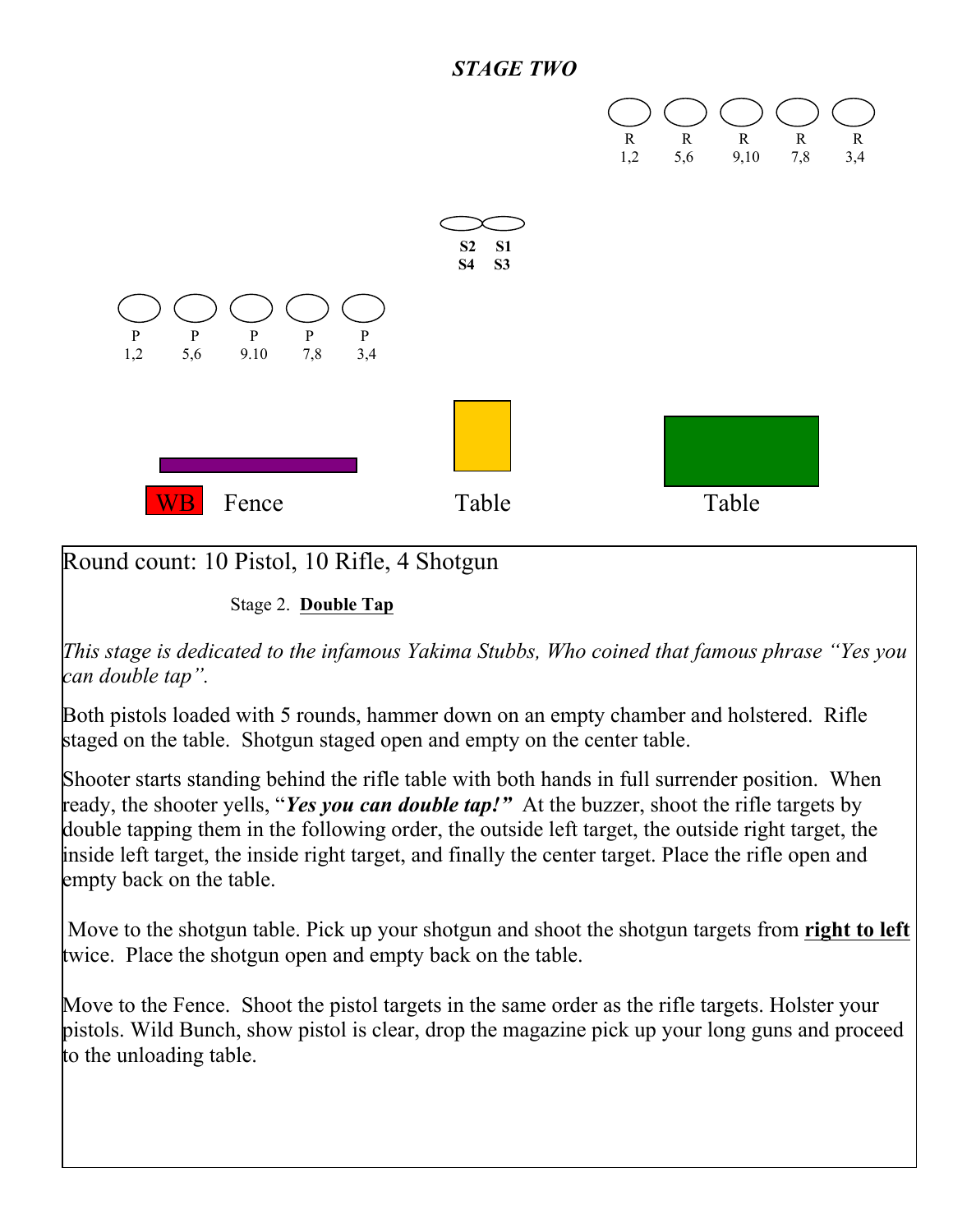## *STAGE THREE*



Round count: 10 Pistol, 10 Rifle, 4 Shotgun

## Stage 3. **LET THE SHOOTING START!**

*You are minding your own business trying to have a drink in the saloon. Then the sheriff pulls his gun on you and says you are under arrest. Now that just has to rub a cowboy the wrong way. You finish your drink, step away from the bar and yell "Let the shooting start".* 

Both pistols loaded with 5 rounds each, hammer down on an empty chamber and holstered. Rifle staged on the table. Shotgun staged open and empty on the center table.

Shooter starts standing behind the table with the rifle held at cowboy port arms. When ready, the shooter yells, "*Let the shooting start!"* At the buzzer, shoot the four rifle targets by double tapping the outside left target, then triple tap the inside left target, then double tap the outside right target, then triple tap the inside right target. Place the rifle open and empty back on the table

 Move to the shotgun table. Pick up your scattergun and loading from your person, shoot the targets from **right** to **left** in two sweeps. Return the shotgun to the table, open and empty.

Move to the fence. Shoot the pistol targets in the same sequence as the rifle targets. WB category drop the magazine and show your pistol clear to the RO. Pick up your long guns and proceed to the unloading table.